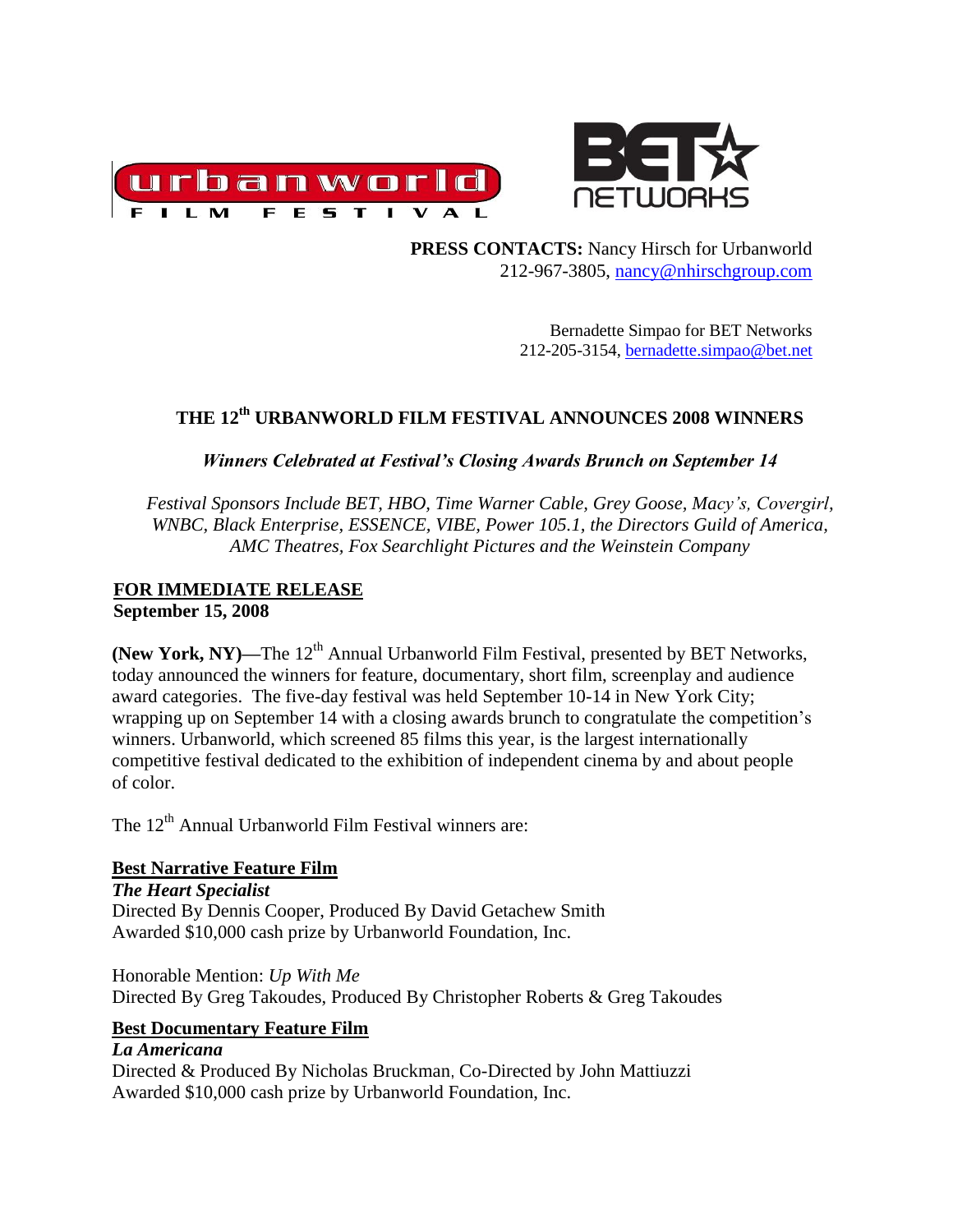## **Best Documentary Short Film**

*El Play* Directed & Produced By Pablo Medina Awarded \$5,000 cash prize by Urbanworld Foundation, Inc.

Honorable Mention: *Fresh Off The Boat* Directed By Mark Andersson & Katrina Lucas, Produced By Kristian Moliere

#### **Best Narrative Short Film**

*A Day's Work* Directed by Rajeev Dassani, Produced By Charles Uy Awarded \$5,000 cash prize by Urbanworld Foundation, Inc.

#### **Best Screenplay**

*Meadowlandz* Written By Moon Molson Awarded \$5,000 cash prize by HBO

#### **Best Director**

**Leon Lozano** for *Something Is Killing Tate* Special Feature Category Award Presented By Time Warner Cable

#### **Audience Award Winner**

*This Is Not A Test* Directed & Produced By Christopher Angel Awarded \$10,000 cash prize by Urbanworld Foundation, Inc.

"On behalf of the Urbanworld Film Festival and our Presenting Sponsor BET Networks, I proudly congratulate the exceptional winners of the Festival's  $12<sup>th</sup>$  annual competition," said Stacy Spikes, founder of **Urbanworld**. "As Urbanworld consistently recognizes and celebrates excellence in films by and about people of color, we are honored to present such a diverse slate of filmmakers and content, both represented in the overall festival and in the 2008 roster of winners.

Highlights of the  $12<sup>th</sup>$  annual Urbanworld Film Festival included a special closing night screening of **The Secret Life Of Bees**, directed by Gina Prince-Bythewood and starring Queen Latifah (the Festival's Honorary Chair), Jennifer Hudson, Alicia Keys, Sophie Okonedo, and Dakota Fanning, which tells a touching story about the need for love, family and redemption. The film follows 14-year-old Lily Owens (Dakota Fanning) and her life on a honey farm with her caretaker Rosaleen (Jennifer Hudson) and the intelligent and independent honey-making Boatwright sisters (Latifah, Keys, & Okonedo).

Bolstered by a new three-year partnership with BET networks, **Urbanworld** is re-defining the competitive film festival landscape with its important and critical approach to exposing the voices of multicultural filmmakers.